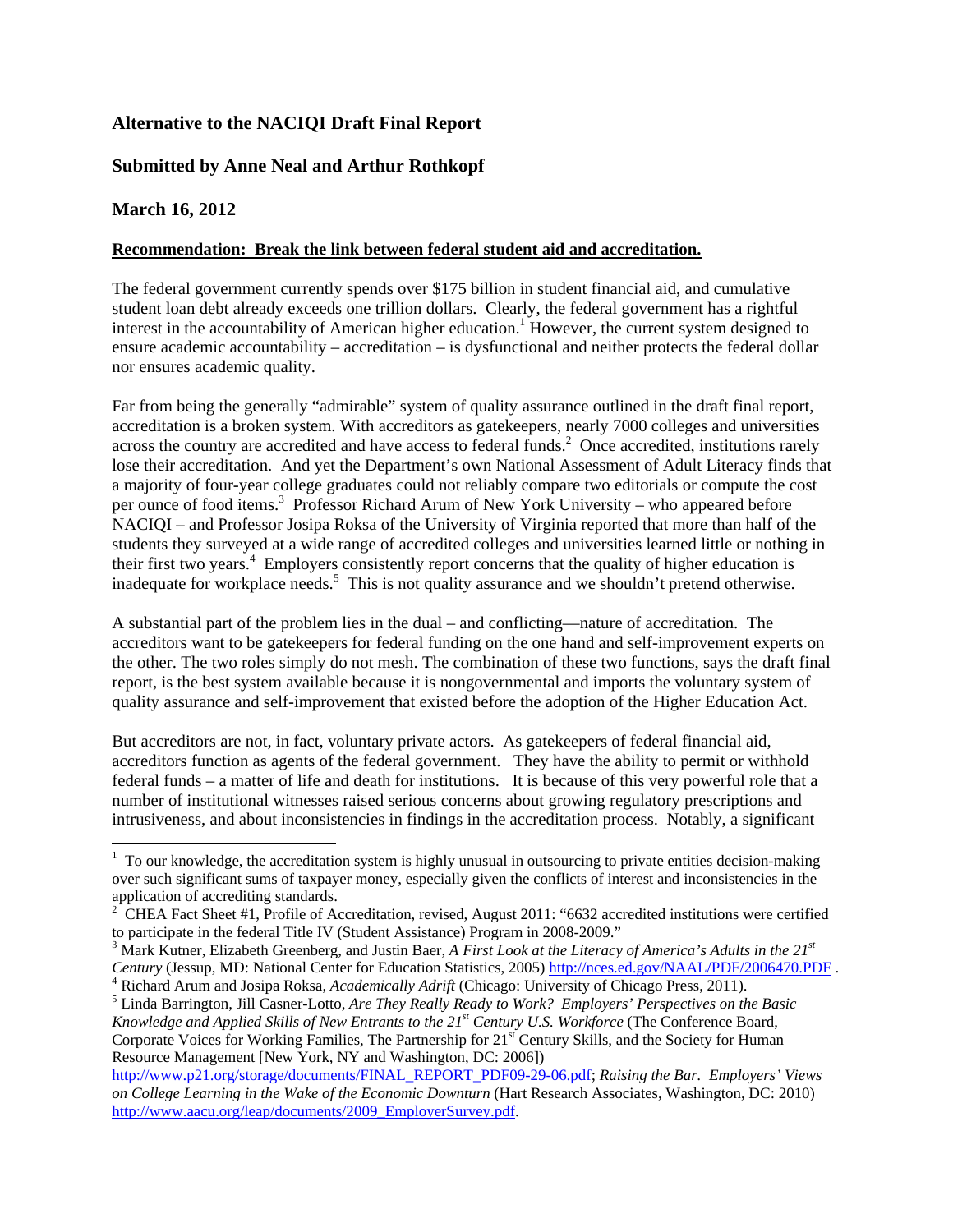number of the recommendations in the draft final report risk creating an even more intrusive accreditation system– that will raise costs and impinge on institutional autonomy.

The draft final report would have it both ways. It wants accreditors to continue to act as private peer review teams, but then seeks special federal intervention – such as insurance coverage for the "more risky litigation-prone elements" of gatekeeping. If accreditors genuinely want to be private peer review teams, they can be – by returning to the voluntary system of quality assurance and self-improvement that existed before they were made gatekeepers of federal funds.<sup>6</sup> Delinking accreditors from their federal gatekeeper role is essential to achieving this end.<sup>7</sup> Neither the federal government nor accrediting agencies acting as its surrogate can address the complex issues that comprise academic quality.

It is time to return to the original vision of accreditation: peer institutions advising and critiquing one another in a voluntary, yet rigorous system of self-improvement.

This would also eliminate the serious conflicts of interest that exist under the accreditation system. Funding of the accrediting agencies comes from the same institutions they are supposed to regulate. The very people who benefit from federal funds, moreover – administrators and faculty who constitute accrediting teams – are the self-same people that determine whether federal funds should flow. They know they will in turn be judged by similar accrediting teams, making them loath to apply rigorous quality measures. It is as if the Federal Government allowed banks to decide which banks are safe and then empowered them to determine those eligible for access to Federal Reserve loans and other benefits.

Accreditation currently gives students and parents a false sense that accredited schools have passed a meaningful test of quality when they have not. Real public accountability cannot and should not be imposed by accreditors but should come from the institutions themselves. And this accountability can be provided far more cheaply and more effectively by simply demanding evidence of financial stability and transparent consumer information.

#### **Recommendation: Initiate a new simplified and cost-effective system of quality assurance that tells the public what it needs to know and protects taxpayer dollars.**

**Financial assurance:** Currently, the federal government undertakes a baseline financial review to ensure institutional solvency. This review should continue with the understanding that the Department should enforce it stringently – refusing financial aid to students at those schools that are not financially sound. In addition, institutions should be required to post a statement, certified by an independent auditor, that they have sufficient resources to ensure that all enrolled students can be supported to the completion of their degrees. If that statement is not supplied, federal funds would be cut off.

**Consumer information on key measures of quality**: In the days before families could research institutions online, accreditation offered a voluntary seal of approval that said these colleges and

<sup>&</sup>lt;sup>6</sup> The Veterans' Readjustment Assistance Act of 1952 stipulated that students could only use funding provided by the Act to attend accredited institutions. The gatekeeping role of accreditation was augmented further with the 1965 Higher Education Act which created new comprehensive federal student aid programs which only accredited schools were eligible to administer. See further: Peter T. Ewell, *U.S. Accreditation and the Future of Quality Assurance. A Tenth Anniversary Report from the Council for Higher Education Accreditation* (Council on Higher Education Accreditation, Washington, DC: 2008) 40.

<sup>&</sup>lt;sup>7</sup> Note the critique that the president of CHEA, Judith Eaton, offers of the draft final report in CHEAmail 8.1 (February 22, 2012). Dr. Eaton emphasizes the necessity of reducing, rather than increasing the federal role in institutional improvement: "In contrast to the path of greater federal involvement proposed by the report, robust institutional and faculty leadership for quality and accountability builds on the strengths that have brought the higher education enterprise to where it is today and offers greater promise to students and society."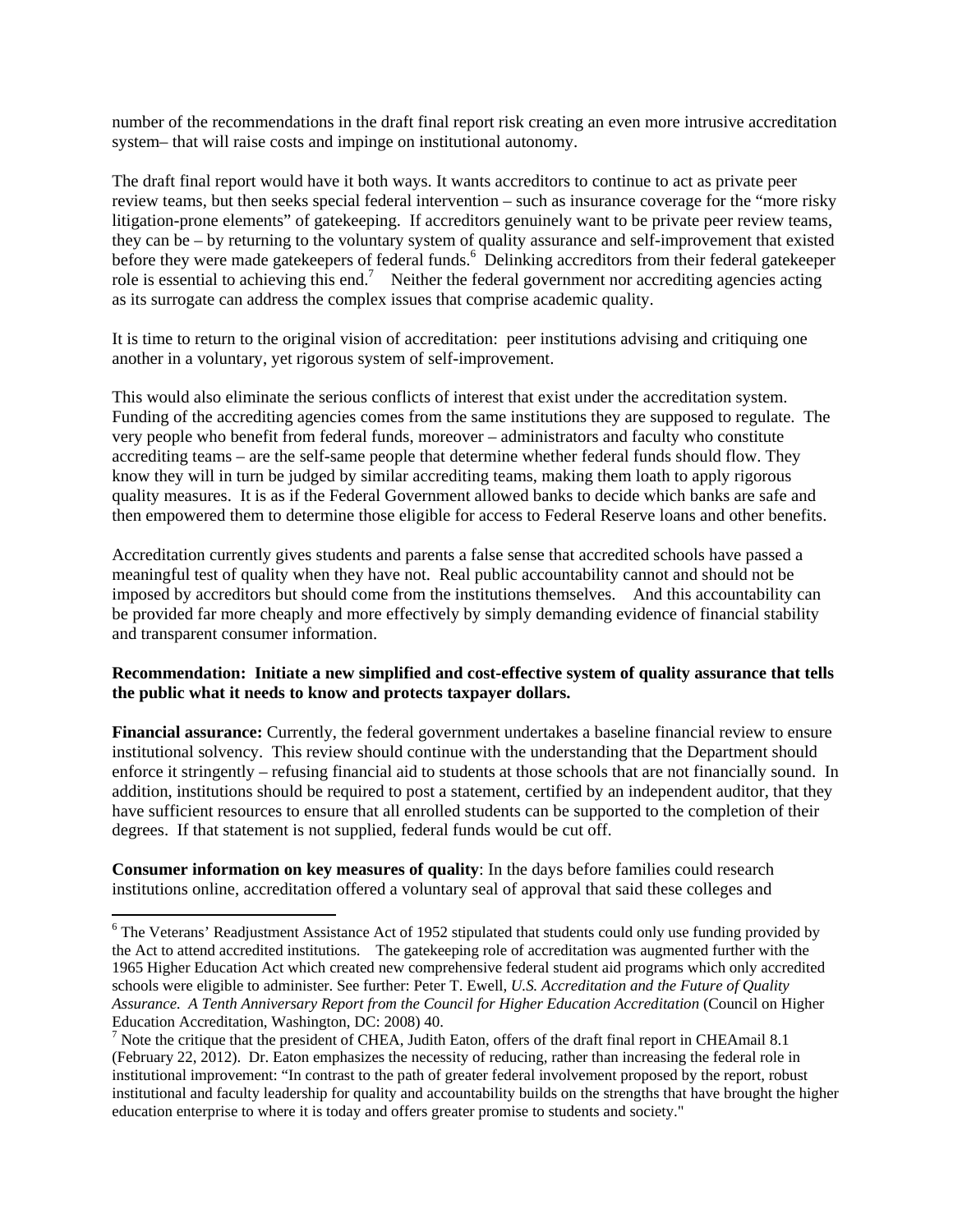universities offer a quality curriculum. But public information today is both cheap and simple. The existing system of largely opaque self-studies and reviews provides little information to the public and obscures whether or not institutions are doing a good job of educating their students.

To address the need for public accountability and quality assurance, institutions should be required to provide a set of basic information – much of which is already collected for the Department of Education's College Navigator site – on their homepages (along with the certification described above) that will present in a clear and accessible format key data for quality and affordability:

- Tuition, fees, cost of attendance, net cost and available financial aid
- Degree programs offered
- Graduation rates, disaggregated by demographics; transfer rates as available
- Retention rates
- Student loan default rates

- Student outcomes: licensure test results (as appropriate); value-added assessments of collegiate skills, if utilized; job placement rates. Institutions may, at their discretion, include other information for consumers such as alumni and employer satisfaction data; graduate or professional school placement data; and the nature and requirements of their degree programs.
- Other data that the United States Congress deems appropriate.
- Substantial penalties would apply to falsification of these metrics.

The Department of Education should also post the information on its website in an accessible and understandable way.

#### **Recommendation: Reduce the cost of higher education by eliminating the cost of federally mandated accreditation.**

In its recommendations, the majority concludes that accreditation is "cost effective." In fact, it is not. Witnesses to NACIQI uniformly suggested that accreditation is contributing to the crippling cost of higher education. In testimony, Princeton Provost Christopher Eisgruber explained that the cost of federally-mandated accreditation often exceeds \$1 million for a single institution and hundreds of hours of staff time. Stanford Provost John Etchemendy argued that "accreditation is no substitute for public opinion and market forces as a guide to the value of the education we offer."<sup>8</sup> We agree.

Not only does accreditation raise costs, it also seriously undermines institutional autonomy. When Congress decided to make accreditors gatekeepers of federal financial aid, it did so in the belief that faculty and administrators would protect the autonomy of American higher education. In fact, a substantial number of witnesses—institutions currently accredited – argue that the accrediting staffs have started to substitute their own regulatory agendas for those of our colleges and universities.

In written testimony, Dartmouth President Jim Yong Kim raised concerns that accreditation staff often substitute their own judgment for that of an institution's trustees and administrators.

Delinking accreditation from the gatekeeper role would address this problem. Congress should give institutions the freedom to use their own best judgment on how to carry out their educational objectives

 $8$  NACIQI received substantial testimony on the costs of accreditation. And many parties supported a comprehensive study of costs including ACE, AAU, Norwalk Community College and Bristol Community College. A motion calling for a specific study of the cost of accreditation was voted down on the grounds that the costs were self-evident. Yet the draft final report claims that accreditation is cost-effective.